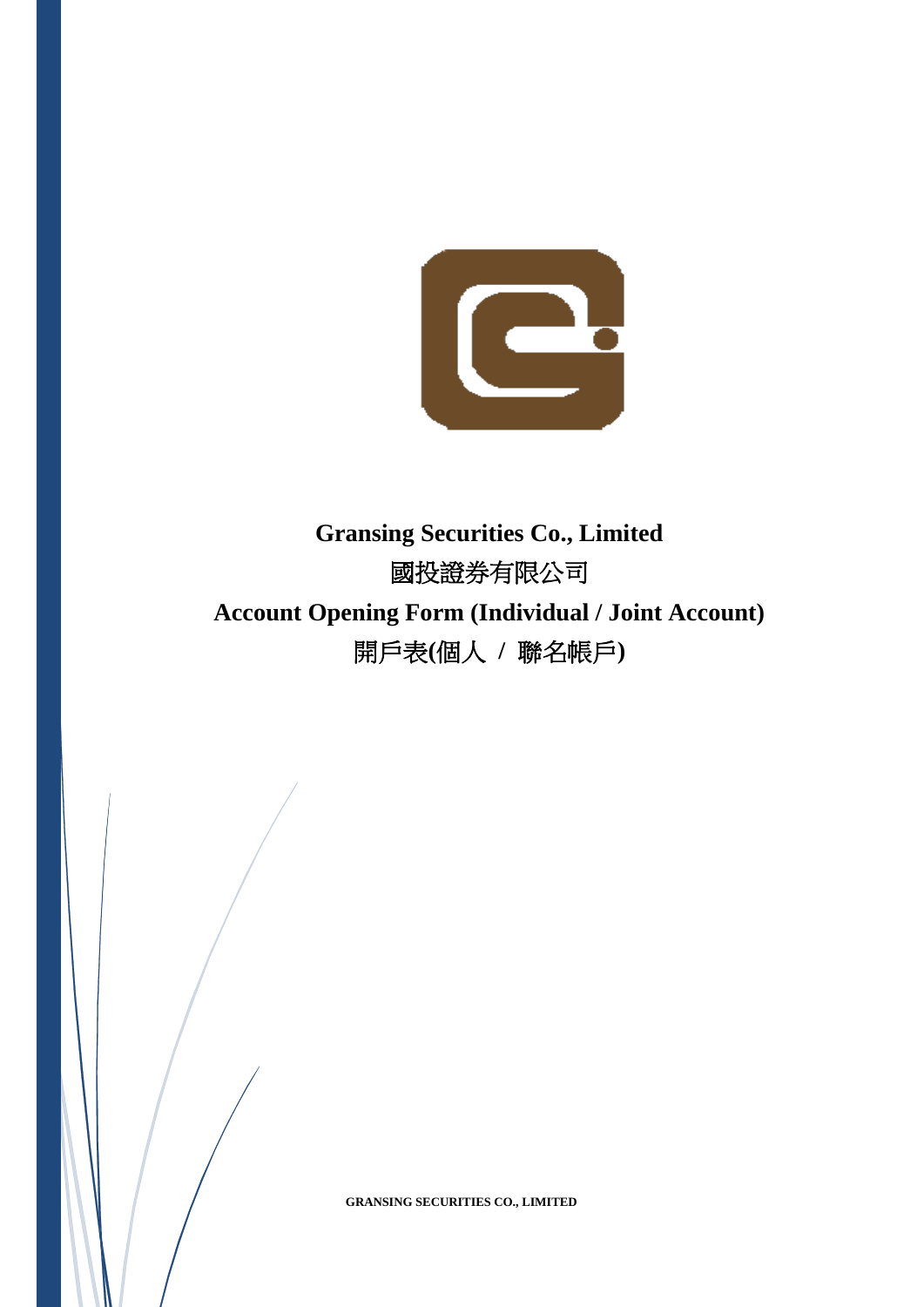

戶口號碼 **Account No.**: 營業代表編號 **AE Code**: 申請日期 **Application Date**:

為證券及期貨事務監察委員會 ("證監會") 註冊為持牌法團 (CE 編號 AER434) 專營第 1、4、6 及 9 類受規管活動及 香港聯合交易所有限公司 ("聯交所") 的參與者。

Registered with the Securities and Futures Commission ("SFC") as a licensed corporation (CE Number AER434) for Type 1,<br>Type 4, Type 6 and Type 9 regulated activities and an exchange participant of The Stock Exchange of Hon

香港皇后大道中 183 號中遠大廈 25 樓 2508 室 Unit 2508, 25/F, Cosco Tower, 183 Queen's Road Central, HK 電話 Tel:(852) 3162-6888 傳真 Fax:(852) 2544-8439 網站 Website: http://www.gransing.com

## 開 戶 表 **(**個人**/**聯名帳戶**)**

#### **ACCOUNT OPENING FORM (INDIVIDUAL / JOINT ACCOUNT)**

| 申請帳戶為 Application for                                                                                                 | 帳戶類別 Account Type(s)                                                                           |                                   |                                                                     |                          |                                                                      | 落盤方式 Method of Placing Order |                            |              |                                               |               |
|-----------------------------------------------------------------------------------------------------------------------|------------------------------------------------------------------------------------------------|-----------------------------------|---------------------------------------------------------------------|--------------------------|----------------------------------------------------------------------|------------------------------|----------------------------|--------------|-----------------------------------------------|---------------|
| □ 個人帳戶 Individual Account                                                                                             |                                                                                                | □ 證券現金帳戶 Securities Cash Account  |                                                                     |                          |                                                                      |                              | □ 電話專人落盤 By Telephone      |              |                                               |               |
| □ 聯名帳戶 Joint Account                                                                                                  |                                                                                                | 證券保證金帳戶 Securities Margin Account |                                                                     |                          |                                                                      |                              | 電子落盤 By Electronics        |              |                                               |               |
| 主要客戶資料 PRIMARY CLIENT INFORMATION                                                                                     |                                                                                                |                                   |                                                                     |                          |                                                                      |                              |                            |              |                                               |               |
| 英文全名                                                                                                                  |                                                                                                |                                   |                                                                     | 中文全名                     |                                                                      |                              |                            |              | 性別                                            |               |
| English                                                                                                               |                                                                                                |                                   |                                                                     | Chinese                  |                                                                      |                              |                            |              | Gender                                        |               |
| 香港身份證 / 護照號碼                                                                                                          |                                                                                                |                                   |                                                                     | 出生日期 (日/月/年)             |                                                                      |                              |                            |              | 國籍                                            |               |
| HKID Card / Passport No.                                                                                              |                                                                                                |                                   |                                                                     |                          | Date of Birth (dd/mm/yy)                                             |                              |                            |              | Nationality                                   |               |
| 住宅地址                                                                                                                  |                                                                                                |                                   |                                                                     |                          |                                                                      |                              |                            |              |                                               |               |
| <b>Residential Address</b>                                                                                            |                                                                                                |                                   |                                                                     |                          |                                                                      |                              |                            |              |                                               |               |
|                                                                                                                       |                                                                                                |                                   |                                                                     |                          |                                                                      |                              |                            |              |                                               |               |
| 手機電話號碼                                                                                                                |                                                                                                |                                   |                                                                     | 住宅電話號碼                   |                                                                      |                              | 傳真號碼                       |              |                                               |               |
| Mobile Phone No.                                                                                                      |                                                                                                |                                   |                                                                     | Home Tel. No.            |                                                                      |                              | Fax No.                    |              |                                               |               |
| 工作資料狀況 EMPLOYMENT INFORMATION                                                                                         |                                                                                                |                                   |                                                                     |                          |                                                                      |                              |                            |              |                                               |               |
| 僱主名稱                                                                                                                  |                                                                                                |                                   |                                                                     |                          |                                                                      |                              | 職位                         |              |                                               |               |
| <b>Employer Name</b>                                                                                                  |                                                                                                |                                   |                                                                     |                          |                                                                      |                              | Position                   |              |                                               |               |
| 公司地址                                                                                                                  |                                                                                                |                                   |                                                                     |                          |                                                                      |                              |                            |              |                                               |               |
| <b>Office Address</b>                                                                                                 |                                                                                                |                                   |                                                                     |                          |                                                                      |                              |                            |              |                                               |               |
|                                                                                                                       |                                                                                                |                                   |                                                                     |                          |                                                                      |                              |                            |              |                                               |               |
| 公司電話號碼                                                                                                                |                                                                                                |                                   |                                                                     | 公司傳真號碼                   |                                                                      | 電郵地址                         |                            |              |                                               |               |
| Office Tel. No.                                                                                                       |                                                                                                |                                   |                                                                     | Office Fax No.           |                                                                      |                              | <b>Email Address</b>       |              |                                               |               |
| <b>Employment Status</b>                                                                                              | 自僱                                                                                             | Self-employed                     |                                                                     | Full-time<br>employed 全職 | Part-time<br>employed                                                | Retired<br>退休                |                            |              | Others (Please Specify)<br>其他 (請說明):_________ |               |
| 就業情況                                                                                                                  |                                                                                                |                                   |                                                                     |                          | 兼職                                                                   |                              |                            |              |                                               |               |
| 通訊地址                                                                                                                  |                                                                                                |                                   |                                                                     |                          | 住宅地址 Residential Address □ 辦公地址 Office Address □ 其他 Others (請填寫其他地址) |                              |                            |              |                                               |               |
| Correspondence Address                                                                                                |                                                                                                |                                   |                                                                     |                          |                                                                      |                              |                            |              |                                               |               |
|                                                                                                                       |                                                                                                |                                   |                                                                     |                          |                                                                      |                              |                            |              |                                               |               |
| 通訊方法 METHOD OF COMMUNICATION                                                                                          |                                                                                                |                                   |                                                                     |                          |                                                                      |                              |                            |              |                                               |               |
| 日結單/ 月結單 / 一般函件收取方式(只選擇一項) Receive Daily Statements / Monthly Statements / General Correspondence Method (select one) |                                                                                                |                                   |                                                                     |                          |                                                                      |                              |                            |              |                                               |               |
| 電郵 E-mail                                                                                                             |                                                                                                |                                   |                                                                     |                          | 郵寄方式 By Mail (會收取結單行政費 Statement Adminstrative Fee will be charged)  |                              |                            |              |                                               |               |
| 財政狀況 FINANCIAL STATUS<br>年薪 (港元) Annual Salary (HKD)                                                                  |                                                                                                |                                   |                                                                     |                          |                                                                      |                              |                            |              |                                               |               |
|                                                                                                                       |                                                                                                |                                   | $<$ \$200,000<br>$$200,000 \sim $500,000$                           |                          |                                                                      |                              | $$500,001 \sim $1,000,000$ |              |                                               | > \$1,000,000 |
| 資產總值(港元) Total Net Value (HKD)                                                                                        | $<$ \$500,000<br>$$500,000 \sim $1,000,000$<br>$$1,000,001 \sim $5,000,000$<br>$>$ \$5,000,000 |                                   |                                                                     |                          |                                                                      |                              |                            |              |                                               |               |
| 住宅業權 Ownership of Residence                                                                                           |                                                                                                |                                   | 自置 Owned<br>租用 Rented<br>與家人同住 Living with Family □<br>按揭 Mortgaged |                          |                                                                      |                              |                            |              |                                               |               |
| 其他收入來源 Other Source of Income                                                                                         |                                                                                                | 利息收入 Interest Income              |                                                                     |                          | 投資收入 Investment Income                                               |                              |                            | $\Box$ 無 Nil |                                               | 其他 Others     |
| Information in relation the Initial Source                                                                            |                                                                                                |                                   | Payroll/Commission/Pension 薪金/佣金/退休金                                |                          |                                                                      |                              |                            |              |                                               |               |
| of Funds 首次資金來源信息:                                                                                                    |                                                                                                |                                   | Savings 儲蓄                                                          |                          |                                                                      |                              |                            |              |                                               |               |
| Origin (Tick more than one box, if<br>appropriate)                                                                    |                                                                                                | Investment Return 投資收益            |                                                                     |                          |                                                                      |                              |                            |              |                                               |               |
| 來源(如需要,可勾選多個)                                                                                                         |                                                                                                | Individual Business 個人業務          |                                                                     |                          |                                                                      |                              |                            |              |                                               |               |
|                                                                                                                       |                                                                                                | Inheritance/Gift 繼承/贈予            |                                                                     |                          |                                                                      |                              |                            |              |                                               |               |
|                                                                                                                       |                                                                                                |                                   |                                                                     |                          | Sales Proceeds of Property/other assets 售出物業/其他資產所得                  |                              |                            |              |                                               |               |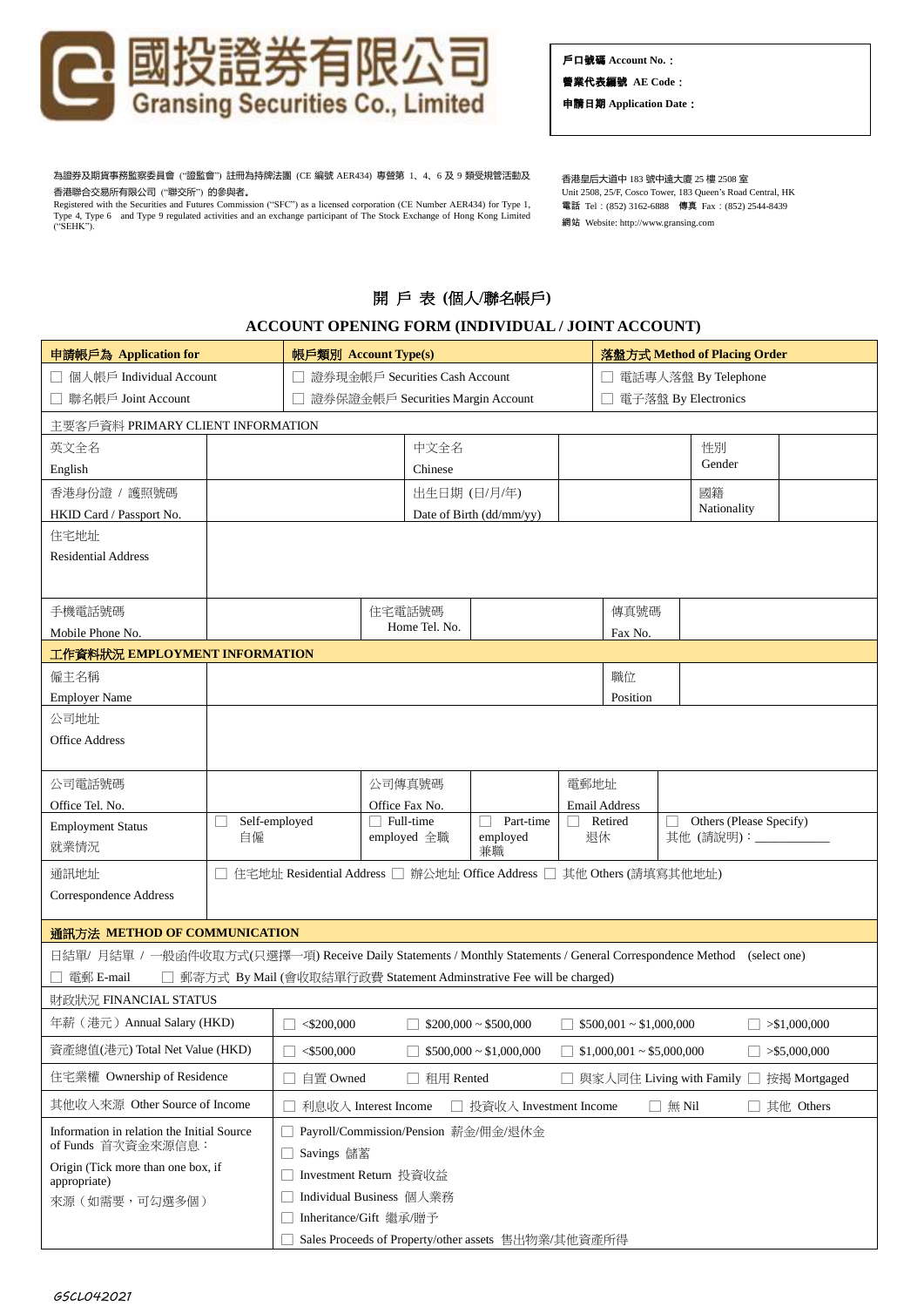|                                                                                                             |    |                                                                               |                |                                  | Others (please specify) 其他 (請註明) _____        |      |                              |  |                         |                 |
|-------------------------------------------------------------------------------------------------------------|----|-------------------------------------------------------------------------------|----------------|----------------------------------|-----------------------------------------------|------|------------------------------|--|-------------------------|-----------------|
| Place of Source of Funds (Tick more than                                                                    |    | Hong Kong 香港                                                                  |                |                                  |                                               |      |                              |  |                         |                 |
| one box, if appropriate)                                                                                    |    | China 中國                                                                      |                |                                  |                                               |      |                              |  |                         |                 |
| 資金來源地(如需要,可勾選多個)                                                                                            |    | Other locations 其他地區                                                          |                |                                  |                                               |      |                              |  |                         |                 |
| Recurring Source of Funds                                                                                   |    | Same as the Initial Source of Funds 與首次資金來源相同                                 |                |                                  |                                               |      |                              |  |                         |                 |
| 持續資金來源                                                                                                      |    | Others (please specify) 其他 (請註明)                                              |                |                                  |                                               |      |                              |  |                         |                 |
| 投資概況 INVESTMENT PROFILE                                                                                     |    |                                                                               |                |                                  |                                               |      |                              |  |                         |                 |
| 投資目的 Investment Objective                                                                                   |    |                                                                               |                |                                  |                                               |      |                              |  |                         |                 |
| □ 資本增值 Capital Gain □ 對沖 Hedging □ 現金/存款 Cash / Deposit □ 其他 Others:_________________                       |    |                                                                               |                |                                  |                                               |      |                              |  |                         |                 |
| 曾買賣產品及投資經驗 Investment Products and Investment Experience                                                    |    |                                                                               |                |                                  |                                               |      |                              |  |                         |                 |
| □ 股票 Shares                                                                                                 |    | $\Box$ 少於一年<1 year                                                            |                | $\Box$ 一至五年 1-5 years            |                                               |      | □ 六至十年 6-10 years            |  | □ 多於十年>10 years         |                 |
| □ 外匯/黃金 Forex / Bullion                                                                                     |    | □ 少於一年<1 year    □ 一至五年 1-5 years                                             |                |                                  |                                               |      | □ 六至十年 6-10 years            |  | □ 多於十年>10 years         |                 |
|                                                                                                             |    |                                                                               |                |                                  |                                               |      |                              |  |                         |                 |
| □ 債券/基金 Bonds / Funds                                                                                       |    | □ 少於一年<1 year                                                                 |                | $\Box$ 一至五年 1-5 years            |                                               |      | □ 六至十年 6-10 years            |  | □ 多於十年>10 years         |                 |
| □ 其他 Others: ___________  □ 少於一年<1 year                                                                     |    |                                                                               |                | $\Box$ 一至五年 1-5 years            |                                               |      | □ 六至十年 6-10 years            |  | □ 多於十年>10 years         |                 |
| 聯名客戶資料 JOINT CLIENT INFORMATION                                                                             |    |                                                                               |                |                                  |                                               |      |                              |  |                         |                 |
| 英文全名                                                                                                        |    |                                                                               |                | 中文全名                             |                                               |      |                              |  | 性別<br>Gender            |                 |
| English                                                                                                     |    |                                                                               |                | Chinese                          |                                               |      |                              |  |                         |                 |
| 香港身份證 / 護照號碼                                                                                                |    |                                                                               |                | 出生日期 (日/月/年)                     |                                               |      |                              |  | 國籍<br>Nationality       |                 |
| HKID Card / Passport No.                                                                                    |    |                                                                               |                |                                  | Date of Birth (dd/mm/yy)                      |      |                              |  |                         |                 |
| 住宅地址                                                                                                        |    |                                                                               |                |                                  |                                               |      |                              |  |                         |                 |
| <b>Residential Address</b>                                                                                  |    |                                                                               |                |                                  |                                               |      |                              |  |                         |                 |
| 手機電話號碼                                                                                                      |    |                                                                               |                | 住宅電話號碼                           |                                               |      | 傳真號碼                         |  |                         |                 |
| Mobile Phone No.                                                                                            |    |                                                                               |                | Home Tel. No.                    |                                               |      | Fax No.                      |  |                         |                 |
| 工作資料狀況 EMPLOYMENT INFORMATION                                                                               |    |                                                                               |                |                                  |                                               |      |                              |  |                         |                 |
| 僱主名稱                                                                                                        |    |                                                                               |                |                                  |                                               |      | 職位                           |  |                         |                 |
| <b>Employer Name</b>                                                                                        |    |                                                                               |                |                                  |                                               |      | Position                     |  |                         |                 |
| 公司地址                                                                                                        |    |                                                                               |                |                                  |                                               |      |                              |  |                         |                 |
| <b>Office Address</b>                                                                                       |    |                                                                               |                |                                  |                                               |      |                              |  |                         |                 |
| 公司電話號碼                                                                                                      |    |                                                                               |                | 公司傳真號碼                           |                                               | 電郵地址 |                              |  |                         |                 |
| Office Tel. No.                                                                                             |    |                                                                               | Office Fax No. |                                  |                                               |      | <b>Email Address</b>         |  |                         |                 |
| <b>Employment Status</b>                                                                                    |    | Self-employed                                                                 | Full-time      |                                  | Part-time                                     |      | Retired                      |  | Others (Please Specify) |                 |
| 就業情況                                                                                                        | 自僱 |                                                                               |                | employed 全職                      | employed<br>兼職                                | 退休   |                              |  | 其他 (請說明): __________    |                 |
|                                                                                                             |    |                                                                               |                |                                  |                                               |      |                              |  |                         |                 |
| 通訊地址<br>住宅地址 Residential Address □ 辦公地址 Office Address □ 其他 Others (請填寫及提供其他地址證明)<br>Correspondence Address |    |                                                                               |                |                                  |                                               |      |                              |  |                         |                 |
| 財政狀況 FINANCIAL STATUS                                                                                       |    |                                                                               |                |                                  |                                               |      |                              |  |                         |                 |
| 年薪 (港元) Annual Salary (HKD)                                                                                 |    | $<$ \$200,000                                                                 |                |                                  | $$200,000 \sim $500,000$                      |      | $$500,001 \sim $1,000,000$   |  |                         | > \$1,000,000   |
| 資產總值(港元) Total Net Value (HKD)                                                                              |    | $<$ \$500,000                                                                 |                |                                  | $$500,000 \sim $1,000,000$                    |      | $$1,000,001 \sim $5,000,000$ |  |                         | $>$ \$5,000,000 |
| 住宅業權 Ownership of Residence                                                                                 |    | 自置 Owned<br>租用 Rented<br>與家人同住 Living with Family □<br>按揭 Mortgaged           |                |                                  |                                               |      |                              |  |                         |                 |
| 其他收入來源 Other Source of Income                                                                               |    | $\Box$ 無 Nil<br>其他 Others<br>利息收入 Interest Income<br>□ 投資收入 Investment Income |                |                                  |                                               |      |                              |  |                         |                 |
|                                                                                                             |    |                                                                               |                |                                  |                                               |      |                              |  |                         |                 |
| Information in relation the Initial Source<br>of Funds 首次資金來源信息:                                            |    | Payroll/Commission/Pension 薪金/佣金/退休金                                          |                |                                  |                                               |      |                              |  |                         |                 |
| Origin (Tick more than one box, if                                                                          |    | Savings 儲蓄                                                                    |                |                                  |                                               |      |                              |  |                         |                 |
| appropriate)                                                                                                |    | Investment Return 投資收益                                                        |                |                                  |                                               |      |                              |  |                         |                 |
| 來源(如需要,可勾選多個)                                                                                               |    | Individual Business 個人業務                                                      |                |                                  |                                               |      |                              |  |                         |                 |
|                                                                                                             |    | Inheritance/Gift 繼承/贈予                                                        |                |                                  |                                               |      |                              |  |                         |                 |
|                                                                                                             |    | Sales Proceeds of Property/other assets 售出物業/其他資產所得                           |                |                                  |                                               |      |                              |  |                         |                 |
|                                                                                                             |    |                                                                               |                | Others (please specify) 其他 (請註明) |                                               |      |                              |  |                         |                 |
| Place of Source of Funds (Tick more than<br>one box, if appropriate) 資金來源地 (如                               |    | Hong Kong 香港                                                                  |                |                                  |                                               |      |                              |  |                         |                 |
| 需要,可勾選多個)                                                                                                   |    | China 中國                                                                      |                |                                  |                                               |      |                              |  |                         |                 |
|                                                                                                             |    | Other locations 其他地區                                                          |                |                                  |                                               |      |                              |  |                         |                 |
| Recurring Source of Funds                                                                                   |    |                                                                               |                |                                  | Same as the Initial Source of Funds 與首次資金來源相同 |      |                              |  |                         |                 |
| 持續資金來源                                                                                                      |    |                                                                               |                | Others (please specify) 其他 (請註明) |                                               |      |                              |  |                         |                 |
| 投資概況 INVESTMENT PROFILE                                                                                     |    |                                                                               |                |                                  |                                               |      |                              |  |                         |                 |
| 投資目的 Investment Objective                                                                                   |    |                                                                               |                |                                  |                                               |      |                              |  |                         |                 |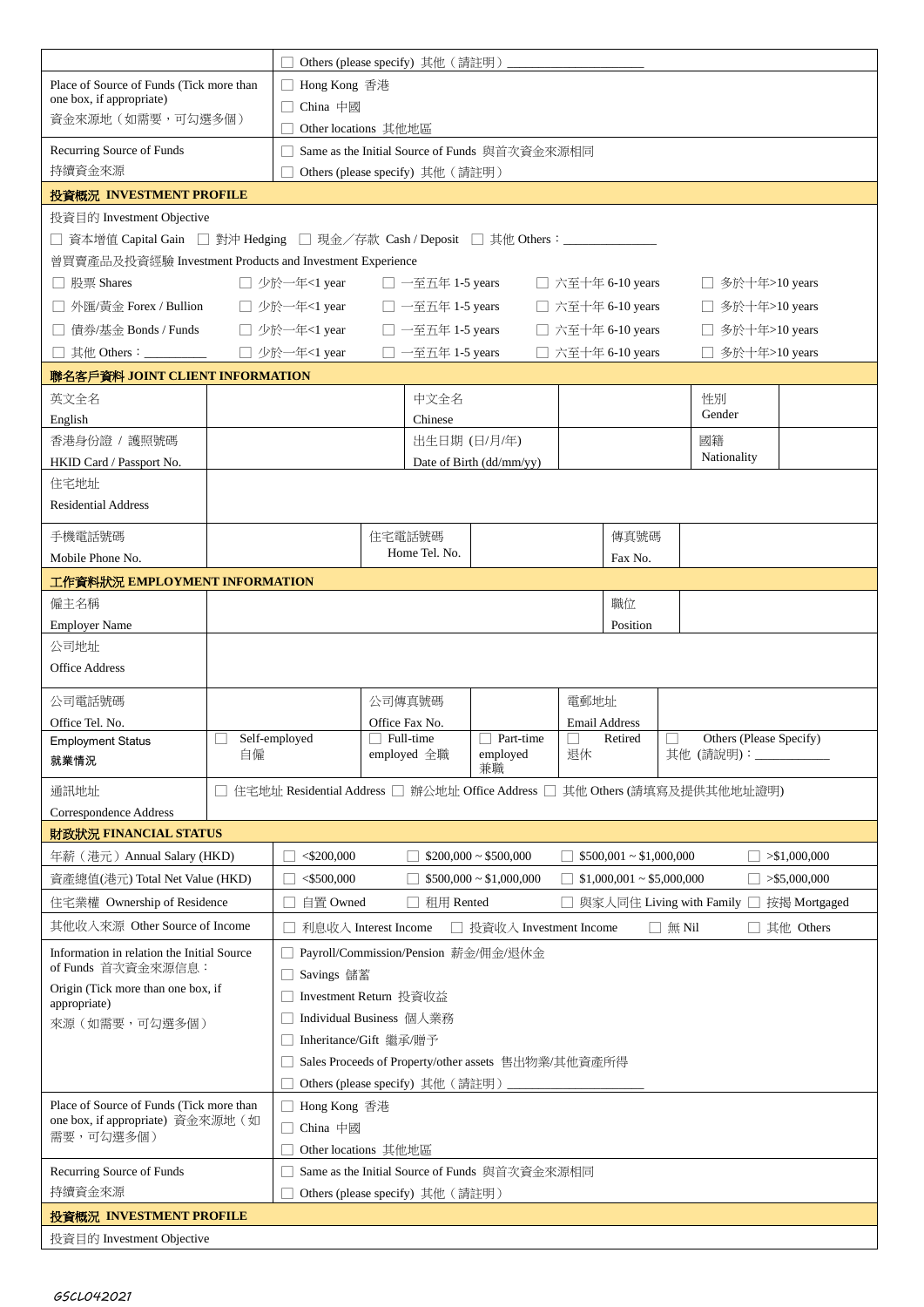|    | 資本增值 Capital Gain □ 對沖 Hedging □ 現金/存款 Cash / Deposit □ 其他 Others : ____________                                                                                                                                                                                          |                             |                                                       |                                                                                                                                                              |                                                                                                                                                                                                                                                                                                                                                                                                                                                                                                                                                                                                                                                                                                                                                           |
|----|---------------------------------------------------------------------------------------------------------------------------------------------------------------------------------------------------------------------------------------------------------------------------|-----------------------------|-------------------------------------------------------|--------------------------------------------------------------------------------------------------------------------------------------------------------------|-----------------------------------------------------------------------------------------------------------------------------------------------------------------------------------------------------------------------------------------------------------------------------------------------------------------------------------------------------------------------------------------------------------------------------------------------------------------------------------------------------------------------------------------------------------------------------------------------------------------------------------------------------------------------------------------------------------------------------------------------------------|
|    | 曾買賣產品及投資經驗 Investment Products and Investment Experience                                                                                                                                                                                                                  |                             |                                                       |                                                                                                                                                              |                                                                                                                                                                                                                                                                                                                                                                                                                                                                                                                                                                                                                                                                                                                                                           |
|    | 股票 Shares                                                                                                                                                                                                                                                                 | □ 少於一年<1 year               | $\Box$ 一至五年 1-5 years                                 | □ 六至十年 6-10 years                                                                                                                                            | 多於十年>10 years                                                                                                                                                                                                                                                                                                                                                                                                                                                                                                                                                                                                                                                                                                                                             |
|    | □ 外匯/黃金 Forex / Bullion                                                                                                                                                                                                                                                   | □ 少於一年<1 year               | 一至五年 1-5 years                                        | 六至十年 6-10 years                                                                                                                                              | 多於十年>10 years                                                                                                                                                                                                                                                                                                                                                                                                                                                                                                                                                                                                                                                                                                                                             |
|    | 債券/基金 Bonds / Funds                                                                                                                                                                                                                                                       | □ 少於一年<1 year               | 一至五年 1-5 years                                        | 六至十年 6-10 years                                                                                                                                              | 多於十年>10 years                                                                                                                                                                                                                                                                                                                                                                                                                                                                                                                                                                                                                                                                                                                                             |
|    | 其他 Others:____                                                                                                                                                                                                                                                            | 少於一年<1 year                 | 一至五年 1-5 years                                        | 六至十年 6-10 years                                                                                                                                              | 多於十年>10 years                                                                                                                                                                                                                                                                                                                                                                                                                                                                                                                                                                                                                                                                                                                                             |
|    | 客戶對衍生產品的認識 KONWLEDGE OF DERIVATIVE PRODUCTS                                                                                                                                                                                                                               |                             |                                                       |                                                                                                                                                              |                                                                                                                                                                                                                                                                                                                                                                                                                                                                                                                                                                                                                                                                                                                                                           |
|    | 1. The Client underwent training or attended courses on derivative products; and/or                                                                                                                                                                                       |                             |                                                       |                                                                                                                                                              |                                                                                                                                                                                                                                                                                                                                                                                                                                                                                                                                                                                                                                                                                                                                                           |
|    | 客戶曾接受有關衍生產品的培訓或修讀相關課程;及/或                                                                                                                                                                                                                                                 |                             |                                                       |                                                                                                                                                              |                                                                                                                                                                                                                                                                                                                                                                                                                                                                                                                                                                                                                                                                                                                                                           |
|    | 2. The Client has current or previous work experience related to derivative products; and/or<br>客戶現時或過去擁有與衍生產品有關的工作經驗; 及/或                                                                                                                                                |                             |                                                       |                                                                                                                                                              |                                                                                                                                                                                                                                                                                                                                                                                                                                                                                                                                                                                                                                                                                                                                                           |
|    | 3. The Client has executed five or more transactions within the past three years in derivative products, e.g. Derivative Warrants, Callable Bull/Bear Contracts,<br>Stock Options, Futures and Options, Commodities, Structured Products, and Exchange Traded Funds, etc. |                             |                                                       |                                                                                                                                                              |                                                                                                                                                                                                                                                                                                                                                                                                                                                                                                                                                                                                                                                                                                                                                           |
|    | 金等。                                                                                                                                                                                                                                                                       |                             |                                                       |                                                                                                                                                              | 客戶於過去 3 年曾執行 5 次或以上有關衍生產品的交易,例如:衍生權證、牛熊證、股票期權、期貨及期權、商品、結構性產品及交易所買賣基                                                                                                                                                                                                                                                                                                                                                                                                                                                                                                                                                                                                                                                                                       |
|    | $\Box$ I/We (the Client) have the above experience and/or knowledge on derivative product(s).                                                                                                                                                                             |                             |                                                       |                                                                                                                                                              |                                                                                                                                                                                                                                                                                                                                                                                                                                                                                                                                                                                                                                                                                                                                                           |
|    | 本人(等)(客戶)有上述一個或以上的經驗。                                                                                                                                                                                                                                                     |                             |                                                       |                                                                                                                                                              |                                                                                                                                                                                                                                                                                                                                                                                                                                                                                                                                                                                                                                                                                                                                                           |
|    | on derivative product(s) before trading them and fully accept all relevant risks.                                                                                                                                                                                         |                             |                                                       |                                                                                                                                                              | $\Box$ I/We (the Client) do not have the above experience and/or knowledge on derivative product(s), but I/we (the Client) confirm that I/we (the Client) fully read,<br>agreed and understood the relevant risks of the derivative product(s). I/We (the Client) understand that I/we (the Client) have to acquire enough understanding                                                                                                                                                                                                                                                                                                                                                                                                                  |
|    |                                                                                                                                                                                                                                                                           |                             |                                                       |                                                                                                                                                              | 本人(等)(客戶)沒有上述經驗,但已細閱、同意及明白所有關於衍生產品的風險聲明,本人(等)(客戶)明白於買賣有關衍生產品前必須先具備足夠的認識,                                                                                                                                                                                                                                                                                                                                                                                                                                                                                                                                                                                                                                                                                  |
|    | 並願意接受一切有關的風險。                                                                                                                                                                                                                                                             |                             |                                                       |                                                                                                                                                              | For clients who do not have any of the above-mentioned derivative products knowledge and experience, such clients will be considered as without knowledge of structured and                                                                                                                                                                                                                                                                                                                                                                                                                                                                                                                                                                               |
|    |                                                                                                                                                                                                                                                                           |                             |                                                       |                                                                                                                                                              | / or derivatives product(s). Before trading in structured and/ or derivative product(s), the Client has read and understood the risks disclosure statements of Derivatives traded on                                                                                                                                                                                                                                                                                                                                                                                                                                                                                                                                                                      |
|    |                                                                                                                                                                                                                                                                           |                             |                                                       |                                                                                                                                                              | Exchange included in the Client Agreement and agree to bear the risks involved. 如客戶沒有以上任何一項結構性及/或衍生工具產品的經驗及認識,客戶將被視作沒有<br>結構性及/或衍生工具產品認識。在客戶買賣結構性及/或衍生工具產品之前,客戶就此確認已閱讀及理解包括於客戶協議中有關在交易所買賣的衍生產品的風險披                                                                                                                                                                                                                                                                                                                                                                                                                                                                                                                                                        |
|    | 露聲明,並同意承擔有關風險。                                                                                                                                                                                                                                                            |                             |                                                       |                                                                                                                                                              |                                                                                                                                                                                                                                                                                                                                                                                                                                                                                                                                                                                                                                                                                                                                                           |
|    | 身份聲明 IDENTITY DECLARATION                                                                                                                                                                                                                                                 |                             |                                                       |                                                                                                                                                              |                                                                                                                                                                                                                                                                                                                                                                                                                                                                                                                                                                                                                                                                                                                                                           |
|    |                                                                                                                                                                                                                                                                           |                             |                                                       |                                                                                                                                                              | 1. 客戶是否聯交所或期交所之交易所參與者或證監會之持牌人或註冊人之董事、僱員或認可人士? Is the Client a director or employee or accredited person                                                                                                                                                                                                                                                                                                                                                                                                                                                                                                                                                                                                                                                   |
|    |                                                                                                                                                                                                                                                                           |                             |                                                       |                                                                                                                                                              |                                                                                                                                                                                                                                                                                                                                                                                                                                                                                                                                                                                                                                                                                                                                                           |
|    | of an exchange participant of the Stock Exchange or Futures Exchange, or a licensed or registered person of the Securities and Futures Commission ("SFC")?<br>$\Box$ $\overline{\Delta}$ No                                                                               |                             | □ 是,請說明 Yes, Please Specify__________________________ |                                                                                                                                                              |                                                                                                                                                                                                                                                                                                                                                                                                                                                                                                                                                                                                                                                                                                                                                           |
| 2. |                                                                                                                                                                                                                                                                           |                             |                                                       |                                                                                                                                                              | 客戶之任何董事、主要股東、最終實益持有人、最終主要實益持有人或獲授權人士是否與國投證券任何僱員有親屬關係? Does any director, substantial<br>shareholder, ultimate beneficiary, ultimate principal beneficial owner or Authorized Person of the Client are related to any employee in Gransing Securities?                                                                                                                                                                                                                                                                                                                                                                                                                                                                                                     |
|    | $\Box$ 否 No                                                                                                                                                                                                                                                               |                             |                                                       |                                                                                                                                                              |                                                                                                                                                                                                                                                                                                                                                                                                                                                                                                                                                                                                                                                                                                                                                           |
|    | 3. 本人/吾等屬稅務目的下的美國居民,亦為美國公民。I am/we are resident of the U.S. for tax purposes and that I am/we are a U.S. citizen                                                                                                                                                          |                             |                                                       |                                                                                                                                                              |                                                                                                                                                                                                                                                                                                                                                                                                                                                                                                                                                                                                                                                                                                                                                           |
|    | $\Box$ $\triangleq$ No                                                                                                                                                                                                                                                    | □ 是,請說明Yes, Please Specify_ |                                                       |                                                                                                                                                              |                                                                                                                                                                                                                                                                                                                                                                                                                                                                                                                                                                                                                                                                                                                                                           |
|    | international organization, i.e. directors, deputy directors and members of the board or equivalent functions?                                                                                                                                                            |                             |                                                       |                                                                                                                                                              | 4. 閣下,此帳戶最終實益擁有人及/-或就此帳戶進行交易的最終負責發出指示人士,或其配偶、伴侶、子女或父母,或其子女的 配偶或伴侶,或與其<br>關係密切的人,是否擔任或曾擔任重要公職的為政治人物,包括國家元首、政府首長、資深從政者、高 級政府、司法或軍事官員、國有企業高級行<br>政人員、重要政黨幹事國際組織的高級管理層,即董事會的董事、副董事及成員 或對等職位? Are you, the ultimate beneficial owner(s) of the Account(s)<br>and/or the person ultimately responsible for giving instructions for the Account(s), or his spouse, partner, child, parent, spouse or partner of his child, or a close<br>associate with him a political exposed person, entrusted or has been entrusted with a prominent public function, which includes a head of state, head of<br>government, judicial or military official, senior executive of a state-owned corporation, an important political party official and senior management of an |
|    |                                                                                                                                                                                                                                                                           |                             |                                                       |                                                                                                                                                              |                                                                                                                                                                                                                                                                                                                                                                                                                                                                                                                                                                                                                                                                                                                                                           |
|    |                                                                                                                                                                                                                                                                           |                             |                                                       | giving instructions for the Account(s), the nature of business particularly susceptible to money laundering risk (e.g. money service, gambling business, the | 5. 閣下、此帳戶最終實益擁有人及/或就此帳戶進行交易的最終負責發出指示人士的工作業務性質,是否特別容易蒙受較高的洗黑錢風險(如金錢服務<br>業、博彩業、武器/戰爭物資的生產或貿易等行業)? Are you, the ultimate beneficial owner(s) of the Account(s) and/or the person ultimately responsible for                                                                                                                                                                                                                                                                                                                                                                                                                                                                                                                                                 |
|    | production of or trade in arms / war material)?                                                                                                                                                                                                                           |                             |                                                       |                                                                                                                                                              |                                                                                                                                                                                                                                                                                                                                                                                                                                                                                                                                                                                                                                                                                                                                                           |
|    |                                                                                                                                                                                                                                                                           |                             |                                                       |                                                                                                                                                              |                                                                                                                                                                                                                                                                                                                                                                                                                                                                                                                                                                                                                                                                                                                                                           |
|    | 相關保證金融資賬戶 RELATED MARGIN FINANCING ACCOUNT(S) (只適用於保證金賬戶 FOR MARGIN ACCOUNT ONLY)                                                                                                                                                                                         |                             |                                                       |                                                                                                                                                              |                                                                                                                                                                                                                                                                                                                                                                                                                                                                                                                                                                                                                                                                                                                                                           |
|    | 1. 客戶的配偶是否持有本公司任何相關保證金融資賬戶? Does spouse of the Client maintain any related margin financing account of the Company?                                                                                                                                                       |                             |                                                       |                                                                                                                                                              |                                                                                                                                                                                                                                                                                                                                                                                                                                                                                                                                                                                                                                                                                                                                                           |
|    |                                                                                                                                                                                                                                                                           |                             |                                                       |                                                                                                                                                              |                                                                                                                                                                                                                                                                                                                                                                                                                                                                                                                                                                                                                                                                                                                                                           |
|    |                                                                                                                                                                                                                                                                           |                             |                                                       |                                                                                                                                                              |                                                                                                                                                                                                                                                                                                                                                                                                                                                                                                                                                                                                                                                                                                                                                           |
|    | 35% or more of the voting rights of another financing margin account with the Company?                                                                                                                                                                                    |                             |                                                       |                                                                                                                                                              | 2. 客戶及/或其配偶是否單獨或共同控制本公司之其他保證金融資賬戶 35%或以上之表決權? Does the Client alone or jointly with his/her spouse control                                                                                                                                                                                                                                                                                                                                                                                                                                                                                                                                                                                                                                                |
|    |                                                                                                                                                                                                                                                                           |                             |                                                       | □ 否 No □ 是,請說明 Yes, Please Specify 賬戶持有人姓名 Name of Account Holder:_________________________________                                                          |                                                                                                                                                                                                                                                                                                                                                                                                                                                                                                                                                                                                                                                                                                                                                           |
|    |                                                                                                                                                                                                                                                                           |                             |                                                       |                                                                                                                                                              |                                                                                                                                                                                                                                                                                                                                                                                                                                                                                                                                                                                                                                                                                                                                                           |
|    | 3. 客戶是否有以客戶旗下之公司開立保證金融資賬戶? Does the Client have a margin financing account opened by one of the companies of the Client?                                                                                                                                                  |                             |                                                       | □ 否 No □ 是,請說明 Yes, Please Specify 賬戶持有人姓名 Name of Account Holder:_________________________________                                                          |                                                                                                                                                                                                                                                                                                                                                                                                                                                                                                                                                                                                                                                                                                                                                           |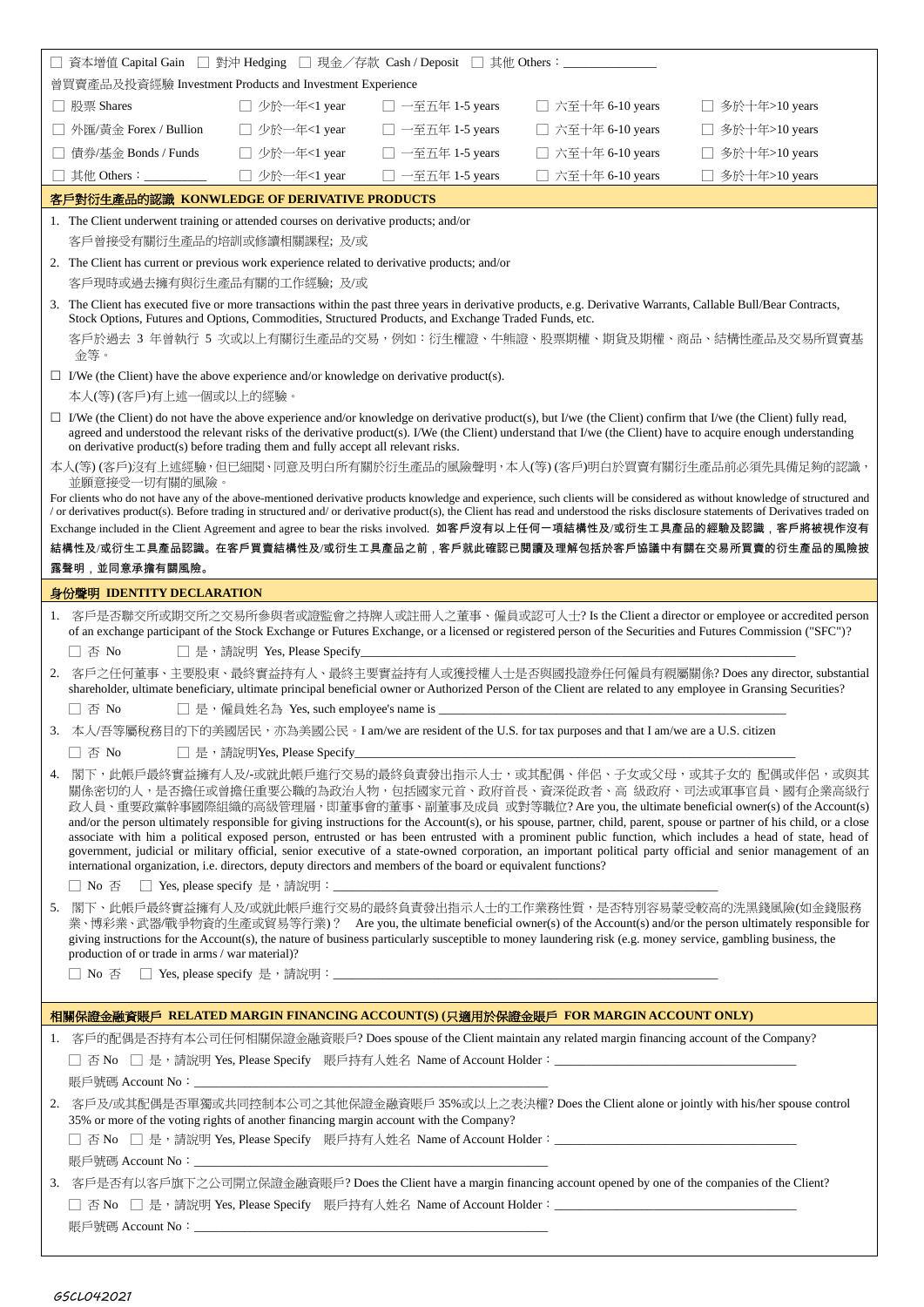| 銀行戶口資料 BANK ACCOUNT INFORMATION   |                                                                                                                                                                                                                                                                                                                                                                                                                                                                                                                                          |
|-----------------------------------|------------------------------------------------------------------------------------------------------------------------------------------------------------------------------------------------------------------------------------------------------------------------------------------------------------------------------------------------------------------------------------------------------------------------------------------------------------------------------------------------------------------------------------------|
| 銀行名稱<br><b>Bank Name</b>          |                                                                                                                                                                                                                                                                                                                                                                                                                                                                                                                                          |
| 銀行帳戶貨幣/號碼                         | □ HKD 港元 A/C# 帳戶號碼 ____________________                                                                                                                                                                                                                                                                                                                                                                                                                                                                                                  |
| Bank Account Currency / Number    |                                                                                                                                                                                                                                                                                                                                                                                                                                                                                                                                          |
|                                   |                                                                                                                                                                                                                                                                                                                                                                                                                                                                                                                                          |
| 帳戶持有人名稱                           |                                                                                                                                                                                                                                                                                                                                                                                                                                                                                                                                          |
| <b>Bank Account Holder's Name</b> |                                                                                                                                                                                                                                                                                                                                                                                                                                                                                                                                          |
| 對,則表示客戶同意及接受延續適用常設授權並繼續受其約束。      | 客戶知悉及確認適用常設授權每年需延續一次。客戶已授權國投證劵有限公司每年延續適用常設授權,客戶可提出反對。如國投證劵有限公司未收到客戶書面反<br>The Client acknowledges and confirms the Relevant Standing Authority is required to be renewed annually. The Client has authorized Gransing Securities Co., Limited to<br>renew the Relevant Standing Authority annually and the Client has the choice to reject the renewal. If no written objection is received by mail from the Client, it means the<br>Client agrees and accepts the extension and to be bound by the renewed Relevant Standing Authority. |
|                                   | 簽名指示(只適用於聯名賬戶) SIGNING INSTRUCTIONS ( FOR JOINT NAMES ACCOUNT ONLY)                                                                                                                                                                                                                                                                                                                                                                                                                                                                      |
|                                   | 戶口可根據以下 *兩式或以上 / 任何一式 簽名式樣指示下運作 (*刪除不適用者)                                                                                                                                                                                                                                                                                                                                                                                                                                                                                                |
|                                   | The account can be operated on the instructions of any *two or more signatures / either one signatures. (*Delete as appropriate)                                                                                                                                                                                                                                                                                                                                                                                                         |
| 簽名式樣 SIGNATURES SPECIMEN          |                                                                                                                                                                                                                                                                                                                                                                                                                                                                                                                                          |
| 姓名                                | 簽名 Signature                                                                                                                                                                                                                                                                                                                                                                                                                                                                                                                             |
| Name                              |                                                                                                                                                                                                                                                                                                                                                                                                                                                                                                                                          |
| 香港身份證 / 護照號碼                      |                                                                                                                                                                                                                                                                                                                                                                                                                                                                                                                                          |
| HKID Card / Passport No.          |                                                                                                                                                                                                                                                                                                                                                                                                                                                                                                                                          |
| 姓名                                | 簽名 Signature                                                                                                                                                                                                                                                                                                                                                                                                                                                                                                                             |
| Name                              |                                                                                                                                                                                                                                                                                                                                                                                                                                                                                                                                          |
| 香港身份證 / 護照號碼                      |                                                                                                                                                                                                                                                                                                                                                                                                                                                                                                                                          |
| HKID Card / Passport No.          |                                                                                                                                                                                                                                                                                                                                                                                                                                                                                                                                          |
| 姓名                                | 簽名 Signature                                                                                                                                                                                                                                                                                                                                                                                                                                                                                                                             |
| Name                              |                                                                                                                                                                                                                                                                                                                                                                                                                                                                                                                                          |
| 香港身份證 / 護照號碼                      |                                                                                                                                                                                                                                                                                                                                                                                                                                                                                                                                          |
| HKID Card / Passport No.          |                                                                                                                                                                                                                                                                                                                                                                                                                                                                                                                                          |
| 風險披露聲明 RISK DISCLOSURE STATEMENTS |                                                                                                                                                                                                                                                                                                                                                                                                                                                                                                                                          |

#### 重要通知**IMPORTANT NOTICE**

此等風險披露聲明不擬披露或討論任何交易的所有風險及其他重要事項。因此,若你認為恰當便應該諮詢你自己的法律、稅務、財務及其他專業顧問,並且確保 自己完全明白涉及的風險,與及滿意自己於你進行任何某宗交易之前,你是願意接受一切有關風險。重要的是你必須根據自己的投資經驗、投資目標、財務狀況

#### 及其他有關情況,去判斷有關交易是否適合你。

These risk disclosure statements do not purport to disclose or discuss all of the risks and other significant aspects of any transaction. You should therefore consult with your own legal, tax, financial and other professional advisers as you deem appropriate and ensure that you fully understand the risks involved and satisfy yourself that you are willing to accept such risks before entering into any particular transaction. It is important for you to determine whether any transaction is suitable for you in the light of your own investment experience, investment objectives, financial situation and other relevant circumstances.

#### 條款**CLAUSE**

"假如我們國投證券有限公司向閣下招攬銷售或建議任何金融產品,該金融產品必須是我們經考慮閣下的財政狀況、投資經驗及投資目標後而認為合理地適合閣下

#### 的。本協議的其他條文或任何其他我們可能要求閣下簽署的文件及我們可能要求閣下作出的聲明概不會減損本條款的效力。"

"If we Gransing Securities Co., Limited solicit the sale of or recommend any financial product to you [the client], the financial product must be reasonably suitable for you having regard to your financial situation, investment experience and investment objectives. No other provision of this agreement or any other document we may ask you to sign and no statement we may ask you to make derogates from this clause."

#### 證券交易的風險 **RISK OF SECURITIES TRADING**

證券價格有時可能會非常波動。證券價格可升可跌,甚至變成毫無價值。買賣證券未必一定能夠賺取利潤,反而可能會招致損失。

The prices of securities fluctuate, sometimes dramatically. The price of a security may move up or down, and may become valueless. It is as likely that losses will be incurred rather than profit made as a result of buying and selling securities.

#### 買賣創業板股份的風險 **RISK OF TRADING GROWTH ENTERPRISE MARKET STOCKS**

創業板股份涉及很高的投資風險。尤其是該等公司可在無需具備盈利往績及無需預測未來盈利的情況下在創業板上市。創業板股份可能非常波動及流通性很低。

你只應在審慎及仔細考慮後,才作出有關的投資決定。創業板市場的較高風險性質及其他特點,意味著這個市場較適合專業及其他熟悉投資技巧的投資者。現時

有關創業板股份的資料只可以在香港聯合交易所有限公司所操作的互聯網網站上找到。創業板上市公司一般毋須在憲報指定的報章刊登付費公告。假如你對本風 險披露聲明的內容或創業板市場的性質及在創業板買賣的股份所涉風險有不明白之處,應尋求獨立的專業意見。

Growth Enterprise Market (GEM) stocks involve a high investment risk. In particular, companies may list on GEM with neither a track record of profitability nor any obligation to forecast future profitability. GEM stocks may be very volatile and illiquid. You should make the decision to invest only after due and careful consideration. The greater risk profile and other characteristics of GEM mean that it is a market more suited to professional and other sophisticated investors. Current information on GEM stocks may only be found on the internet website operated by The Stock Exchange of Hong Kong Limited. GEM Companies are usually not required to issue paid announcements in gazetted newspapers. You should seek independent professional advice if you are uncertain of or have not understood any aspect of this risk disclosure statement or the nature and risks involved in trading of GEM stocks.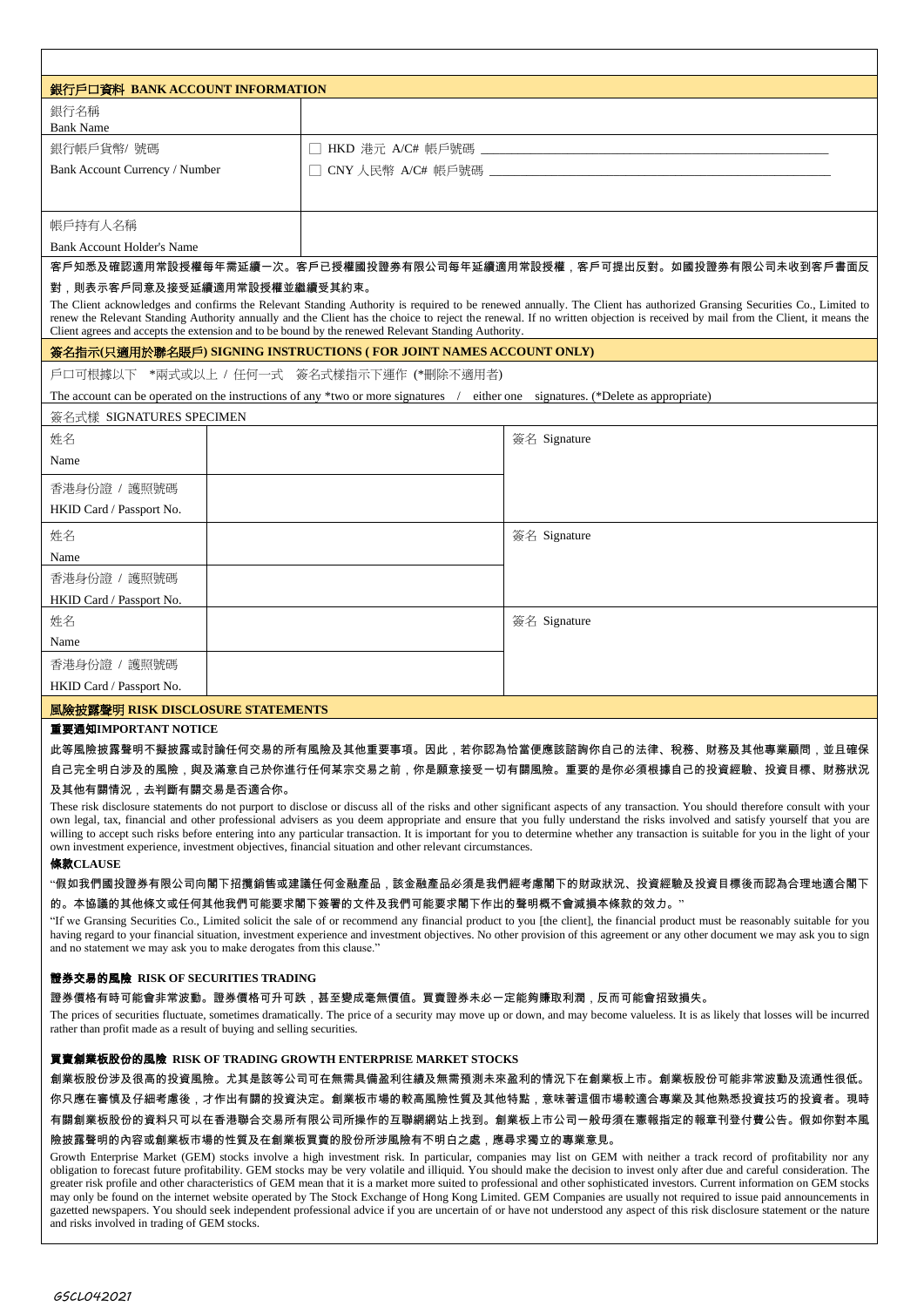#### 在香港以外地方收取或持有的客戶資產的風險**RISK OF CLIENT ASSETS RECEIVED OR HELD OUTSIDE HONG KONG**

持牌人或註冊人在香港以外地方收取或持有的客戶資產,是受到有關海外司法管轄區的適用法律及規例所監管的。這些法律及規例與《證券及期貨條例》(第571

#### 章) 及根據該條例制訂的規則可能有所不同。因此,有關客戶資產將可能不會享有賦予在香港收取或持有的客戶資產的相同保障。

Client assets received or held by the licensed or registered person outside Hong Kong are subject to the applicable laws and regulations of the relevant overseas jurisdiction which may be different from the Securities and Futures Ordinance (Cap.571) and the rules made thereunder. Consequently, such client assets may not enjoy the same protection as that conferred on client assets received or held in Hong Kong.

#### 提供將你的證券抵押品等再質押的授權書的風險 **RISK OF PROVIDING AN AUTHORITY TO REPLEDGE YOUR SECURITIES COLLATERAL**

向持牌人或註冊人提供授權書,容許其按照某份證券借貸協議書使用你的證券或證券抵押品、將你的證券抵押品再質押以取得財務通融,或將你的證券抵押品存 放為用以履行及清償其交收責任及債務的抵押品,存在一定風險。假如你的證券或證券抵押品是由持牌人或註冊人在香港收取或持有的,則上述安排僅限於你已 就此給予書面同意的情況下方行有效。此外,除非你是專業投資者,你的授權書必須指明有效期,而該段有效期不得超逾12 個月。若你是專業投資者,則有關限 制並不適用。此外,假如你的持牌人或註冊人在有關授權的期限屆滿前最少14日向你發出有關授權將被視為已續期的提示,而你對於在有關授權的限期屆滿前以 此方式將該授權延續不表示反對,則你的授權將會在沒有你的書面同意下被視為已續期。現時並無任何法例規定你必須簽署這些授權書。然而,持牌人或註冊人 可能需要授權書,以便例如向你提供保證金貸款或獲准將你的證券或證券抵押品借出予第三方或作為抵押品存放於第三方。有關持牌人或註冊人應向你闡釋將為 何種目的而使用授權書。倘若你簽署授權書,而你的證券或證券抵押品已借出予或存放於第三方,該等第三方將對你的證券或證券抵押品具有留置權或作出押記。 雖然有關持牌人或註冊人根據你的授權書而借出或存放屬於你的證券或證券抵押品須對你負責,但上述持牌人或註冊人的違責行為可能會導致你損失你的證券或 證券抵押品。大多數持牌人或註冊人均提供不涉及證券借貸的現金帳戶。假如你毋需使用保證金貸款,或不希望本身證券或證券抵押品被借出或遭抵押,則切勿

#### 簽署上述的授權書,並應要求開立該等現金帳戶。

There is risk if you provide the licensed or registered person with an authority that allows it to apply your securities or securities collateral pursuant to a securities borrowing and lending agreement, repledge your securities collateral for financial accommodation or deposit your securities collateral as collateral for the discharge and satisfaction of its settlement obligations and liabilities. If your securities or securities collateral are received or held by the licensed or registered person in Hong Kong, the above arrangement is allowed only if you consent in writing. Moreover, unless you are a professional investor, your authority must specify the period for which it is current and be limited to not more than 12 months. If you are a professional investor, these restrictions do not apply. Additionally, your authority may be deemed to be renewed (i.e. without your written consent) if the licensed or registered person issues you a reminder at least 14 days prior to the expiry of the authority, and you do not object to such deemed renewal before the expiry date of your then existing authority. You are not required by any law to sign these authorities. But an authority may be required by licensed or registered persons, for example, to facilitate margin lending to you or to allow your securities or securities collateral to be lent to or deposited as collateral with third parties. The licensed or registered person should explain to you the purposes for which one of these authorities is to be used. If you sign one of these authorities and your securities or securities collateral are lent to or deposited with third parties, those third parties will have a lien or charge on your securities or securities collateral. Although the licensed or registered person is responsible to you for securities or securities collateral lent or deposited under your authority, a default by it could result in the loss of your securities or securities collateral. A cash account not involving securities borrowing and lending is available from most licensed or registered persons. If you do not require margin facilities or do not wish your securities or securities collateral to be lent or pledged, do not sign the above authorities and ask to open this type of cash account.

### 提供代存郵件或將郵件轉交第三方的授權書的風險 **RISK OF PROVIDING AN AUTHORITY TO HOLD MAIL OR TO DIRECT MAIL TO THIRD PARTIES** 假如你向持牌人或註冊人提供授權書,允許他代存郵件或將郵件轉交予第三方,那麼你便須盡速親身收取所有關於你帳戶的成交單據及結單,並加以詳細閱讀, 以確保可及時偵察到任何差異或錯誤。

If you provide the licensed or registered person with an authority to hold mail or to direct mail to third parties, it is important for you to promptly collect in person all contract notes and statements of your account and review them in detail to ensure that any anomalies or mistakes can be detected in a timely fashion.

#### 保證金買賣的風險 **RISK OF MARGIN TRADING**

藉存放抵押品而為交易取得融資的虧損風險可能極大。你所蒙受的虧蝕可能會超過你存放於有關持牌人或註冊人作為抵押品的現金及任何其他資產。市場情況可 能使備用交易指示,例如"止蝕"或"限價"指示無法執行。你可能會在短間內被要求存入額外的保證金款額或繳付利息。假如你未能在指定的時間內支付所需的保證 金款額或利息,你的抵押品可能會在未經你的同意下或在沒有預先通知你的情況下被出售。此外,你將要為你的帳戶內因此而出現的任何短欠數額及需繳付的利 息負責。因此,你應根據本身的財政狀況及投資目標,仔細考慮這種融資安排是否適合你。

The risk of loss in financing a transaction by deposit of collateral is significant. You may sustain losses in excess of your cash and any other assets deposited as collateral with the licensed or registered person. Market conditions may make it impossible to execute contingent orders, such as "stop-loss" or "stop-limit" orders. You may be called upon at short notice to make additional margin deposits or interest payments. If the required margin deposits or interest payments are not made within the prescribed time, your collateral may be liquidated without your consent or prior notification to you. Moreover, you will remain liable for any resulting deficit in your account and interest charged on your account. You should therefore carefully consider whether such a financing arrangement is suitable in light of your own financial position and investment objectives.

#### 在香港聯合交易所有限公司買賣納斯達克-美國證券交易所證券的風險 **RISK OF TRADING NASDAQ-AMEX SECURITIES AT THE STOCK EXCHANGEOF HONG KONG LIMITED**

按照納斯達克-美國證券交易所試驗計劃 "( 試驗計劃") 掛牌買賣的證券是為熟悉投資技巧的投資者而設的。你在買賣該項試驗計劃的證券之前,應先諮詢有關 持牌人或註冊人的意見和熟悉該項試驗計劃。你應知悉,按照該項試驗計劃掛牌買賣的證券並非以香港聯合交易所有限公司的主板或創業板作第一或第二上市的

#### 證券類別加以監管。

The securities under the Nasdaq-Amex Pilot Program ( "PP") are aimed at sophisticated investors. You should consult the licensed or registered person and become familiarised with the PP before trading in the PP securities. You should be aware that the PP securities are not regulated as a primary or secondary listing on the Main Board or the Growth Enterprise Market of The Stock Exchange of Hong Kong Limited.

#### 電子通訊相關的風險 **RISK ASSOCIATED WITH ELECTRONIC COMMUNICATION**

你明瞭基於互聯網或其他電子通訊系統可能遇到未可預計的交通擠塞情況及其他原因,因此電子通訊系統可能並非是可靠的通訊途徑,而這種不可靠性並非國投 證券所能控制。這可能會導致下列情況,包括:在傳送或收取你的指示或其他資料時有所延誤、延誤執行賈賣盤或有關買賣盤以有別於你落盤時的市價執行、進 行通訊時出現誤解及錯誤等等。儘管國投證券將會採取一切可行的步驟去保障其系統、顧客資料、帳戶及為客戶利益而持有的資產,你接納透過電子通訊系統進 行交易所涉及的風險。

You understand that the Internet or other electronic communication system, due to unpredictable traffic congestion and other reasons, may not be a reliable medium of communication and that such unreliability is beyond the control of Gransing Securities. This may give rise to situations including delays in transmission and receipt of your instructions or other information, delays in execution or execution of your instructions at prices different from those prevailing at the time your instructions were given, misunderstanding and errors in any communication between you and Gransing Securities and so on. Whilst Gransing Securities will take every possible step to safeguard its systems, client information, accounts and assets held for the benefit of its clients, you accept the risk of conducting transactions via electronic communication systems.

#### 進行場外交易的風險 RISKS OF ENTERING INTO OTC TRANSACTIONS

在某些司法管豁區,場外交易或會是容許或獲批准的。就某宗場外交易而言,有可能很困難或甚至無法去平掉現有的倉位、進行估值、判斷價格或評估須承受的 風險。因此,場外交易或會涉及更高的風險。此等交易也可能受到較寬鬆的規管或受另一個監管制度所約束。於你進行此等交易之前,你應當熟習適用的規則及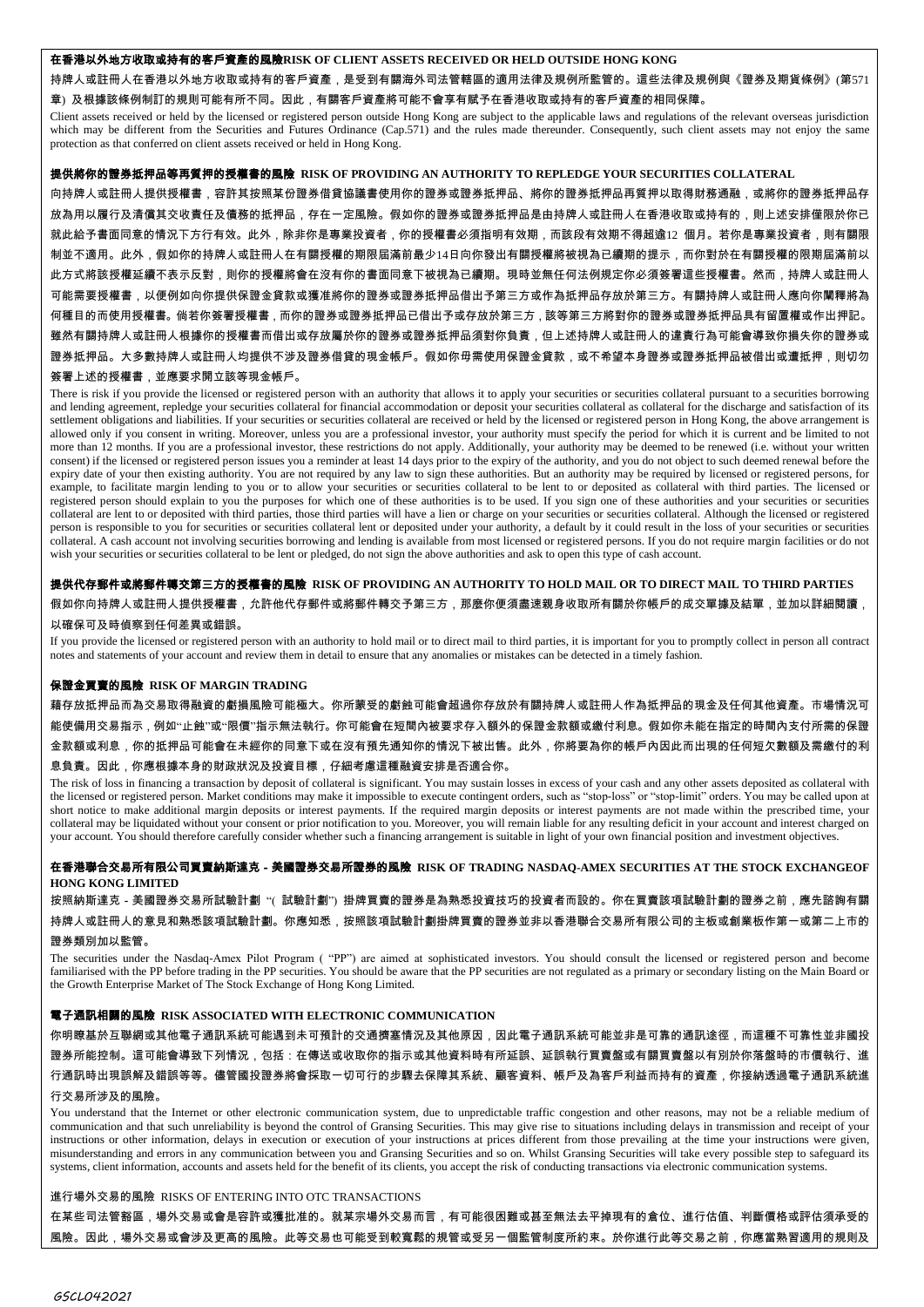#### 有關的風險。

Over-the-counter or off-exchange transactions ( "OTC Transactions") may be allowed or permitted in some jurisdictions. With regard to an OTC Transaction, it may be difficult or impossible to liquidate an existing position, to assess the value, to determine a fair price or to assess the exposure to risk. For these reasons, OTC Transactions may involve increased risks. OTC Transactions may be less regulated or subject to a separate regulatory regime. Before you undertake such transactions, you should familiarize yourself with applicable rules and attendant risks.

#### 關於場外衍生工具交易的額外風險披露場 **ADDITIONAL RISK DISCLOSURE FOR OTC DERIVATIVE TRANSACTIONS**

場外衍生工具交易涉及多種不同的重大風險。某宗場外衍生工具交易所帶來的風險,乃必然地視乎該宗交易本身的條款。一般而言,所有場外衍生工具交易涉及 市場風險、信貸風險、融資風險及運作上的風險。基於某宗特定交易的條款,你應當考慮其他重大的風險。特別是極為度身訂造的場外衍生工具交易,它們或會 增加流通性風險及帶來其他複雜性質的重大風險因素。高度槓桿的交易或會由於相關資產或工具的價格或水平或相關市場因素較小的變化,而帶來重大的收益或 虧損。在衡量某宗場外衍生工具交易所帶來的風險及合約責任時,你應當同時考慮該宗交易的被修改或終止,可能須要立約人相互的同意及受限於個別地談判的

條款所達成的協定。因此,在有關合約約定的終止日前,你或會可以或不可以修改、終止或抵償你的有關責任或你所須承受的風險。

Over-the-counter or off-exchange derivative transactions ("OTC Derivative Transactions") involve a variety of significant risks. The specific risks presented by a particular OTC Derivative Transaction will necessarily depend upon the terms of the transaction. In general, all OTC Derivative Transactions involve some combination of market risk, credit risk, funding risk and operational risk. There may be other significant risks that you should consider based on the terms of a specific transaction. Highly customized OTC Derivative Transactions in particular may increase liquidity risk and introduce other significant risk factors of a complex character. Highly leveraged transactions may experience substantial gains or losses in value as a result of relatively small changes in the price or level of underlying asset or instrument or related market factors. In evaluating the risks and contractual obligations associated with a particular OTC Derivative Transaction, you should also consider that an OTC Derivative Transaction may be modified or terminated only by mutual consent of the parties and subject to agreement on individually negotiated terms. Accordingly, it may or may not be possible for you to modify, terminate or offset your obligations or your exposure to the risks associated with a transaction prior to its scheduled termination date.

#### 買賣衍生工具產品的風險 **RISK OF TRADING DERIVATIVE PRODUCTS**

買賣追蹤證券、債券、貨幣市場工具、利率、參考指數或其他指標的變動或水平變化的衍生工具產品(包括但不限於股票掛勾工具、信貸掛勾票據、衍生權證及可 換股債券)將涉及風險。市況的轉變可為這些產品的價值帶來極大的變化。因此,你在衍生工具產品須承受的價格或市場風險,可能明顯地較你熟悉的其他非衍生 金融工具所涉及的有關風險為高。衍生工具產品可會是複雜的,它們並且可帶來極大的虧損風險,所以此類產品可能並不適合你。你應當祇在小心評估相關資產、 工具或其他有關指標的價格或水平的潛在將來變化的方向、時間及大小幅度及其他有關因素之後,才考慮投資衍生工具產品,因為任何這種投資的回報可受此等 變化的影響。但是,買賣衍生工具產品所涉及的風險並不是及不應被假設是可預期的。投資某種類衍生工具產品的可能結果是你須要以某預定的價格購入或交付 某些相關的資產或工具。在這種情況下,無論相關資產或工具的市場價格或水平偏離預定的價格或水平多麼遠,你將須履行有關的責任,並且你結果將須承受的

#### 虧損可能會很大。

Trading in derivative products (including but not limited to equity-linked instruments, credit-linked notes, derivative warrants and convertible securities) tracking fluctuations in the price or level of securities, bonds, money market instruments, interest rates, reference indices or other benchmark) involves risks. Changes in market conditions may cause great changes in the value of such products. As a consequence, your related exposure to price or market risk may be significantly higher in connection with a derivative product than with other non-derivative financial instruments with which you may be familiar. Derivative products may not be suitable for you as they can be complex and carry with them substantial risk of loss. You should make investment in derivative products only after carefully assessing among other things the direction, timing, and magnitude of the potential future changes in the price or level of the underlying asset or instrument or other benchmark, as the return of any such investment may be dependent upon such changes. However, risks associated with trading in derivative products are not and should not be presumed to be predictable. Investing in certain types of derivative products may result in your having to take or make delivery of certain underlying asset or instrument at a pre-determined price. In such circumstances, you will need to perform such obligation however far the market price or level of the underlying asset or instrument has moved away from the pre-determined price or level and the resulting losses to you can be substantial

#### 個人資料之使用 **USE OF PERSONAL INFORMATION**

#### 個人資料之使用 **Use of personal information**

本人/吾等("客戶")同意國投證券有限公司("國投證券")及/或其合作伙伴擬使用客戶之個人資料以直接促銷:(i)金融服務和產品;(ii)相關優惠計劃;(iii)金融與投資 建議;或(iv)國投證券就前述產品及服務之業務推廣和宣傳活動。該等個人資料包括客戶在本開戶表格中向本公司提供的姓名、聯絡詳情、財務背景及統計資料等

#### 個人資料。本人明白客戶可以隨時要求本公司停止在直接促銷中使用本人的個人資料。如客戶不同意,請在以下空格加上「√」號。

I ("client") hereby informed that Gransing Securities Co., Limited ("Gransing Securities") intends to use my personal data for the direct marketing of: (i) Financial services and investment products; (ii) Related promotional schemes; (iii) Financial and investment advices; or (iv) Promotional and marketing events of Gransing Securities for the aforesaid services or products. Such personal data includes the name, contact details, financial background and statistical data which are provided to Gransing Securities under this Account Opening Form or obtained by Gransing Securities from time to time. I (client) understand that I may, at any time, require Gransing Securities to cease to use my personal data for direct marketing. Please tick the following box if you do not agree.

本人不同意國投證券有限公司如上述情況使用本人之個人資料。

I disagree to the aforesaid use of my personal data in Gransing Securities.

#### 客戶之確認 **CLIENT ACKNOWLEDGEMENT**

國投證券按本人/吾等的指示而進行的一切證券交易(「交易」),須根據適用於國投證券的一切法例、規則和監管指示的規定而進行。這方面的規定包括香港聯合 交易所有限公司(「聯交所」)及香港中央結算有限公司(「中央結算公司」)的規則。國投證券根據該等法例、規則及指示而採取的所有行動均對本人/吾等具有

約束力。All transactions in securities which Gransing Securities effect on my/our instructions ("Transactions") shall be effected in accordance with all laws, rules and regulatory directions applying to Gransing Securities. This includes the rules of The Stock Exchange Of Hong Kong Limited (the "Exchange") and of the Hong Kong Securities Clearing Company Limited (the "Clearing House"). All actions taken by Gransing Securities in accordance with such laws, rules and directions shall be binding on me/us.

本人/吾等確認「開戶資料表格」所載資料均屬完整及正確。倘該等資料有任何變更,本人/吾等將會通知國投證券。本人/吾等特此授權國投證券對本人/吾等的信 用進行查詢,以核實上述表格所載資料。本人/吾等現聲明本人/吾等是該帳戶之最終受益人及唯一擁有該帳戶之人士。I/We confirm that the information provided in the Account Opening Information Form is complete and accurate. I/We will inform Gransing Securities of any changes to that information. Gransing Securities are authorized to conduct credit enquiries on me/us to verify the information provided. I/We hereby declare that I/we am/are the ultimate beneficial owner(s) of the Account and no one other than me/us has any interest in the Account.

本人/吾等不得撤回指示國投證券將本人/吾等在國投證券之帳戶內的任何證券、應收款項或其中持有之現金進行抵銷及扣留,作為抵銷本人/吾等在國投證券之帳戶 一切實際或有負債,包括支付買入證券及向第三者支付的費用。I/We hereby irrevocably direct Gransing Securities to set-off and withhold from and apply any securities, receivable and monies held in or for the Account against all actual or contingent liability incurred by Gransing Securities including any liability to pay the purchased securities and other expense to any third party.

本人/吾等會就所有交易支付國投證券通知本人/吾等的佣金和收費,繳付聯交所及證監會徵收的適用徵費,並繳納所有有關的印花稅。國投證券可以從戶口中扣除 該等佣金、收費、徵費及稅項。On all Transactions, I/we will pay commission and charges to Gransing Securities, as notified to me/us, as well as applicable levies imposed by the Exchange and the SFC, and all applicable stamp duties. Gransing Securities may deduct such commissions, charges, levies and duties from the Account.